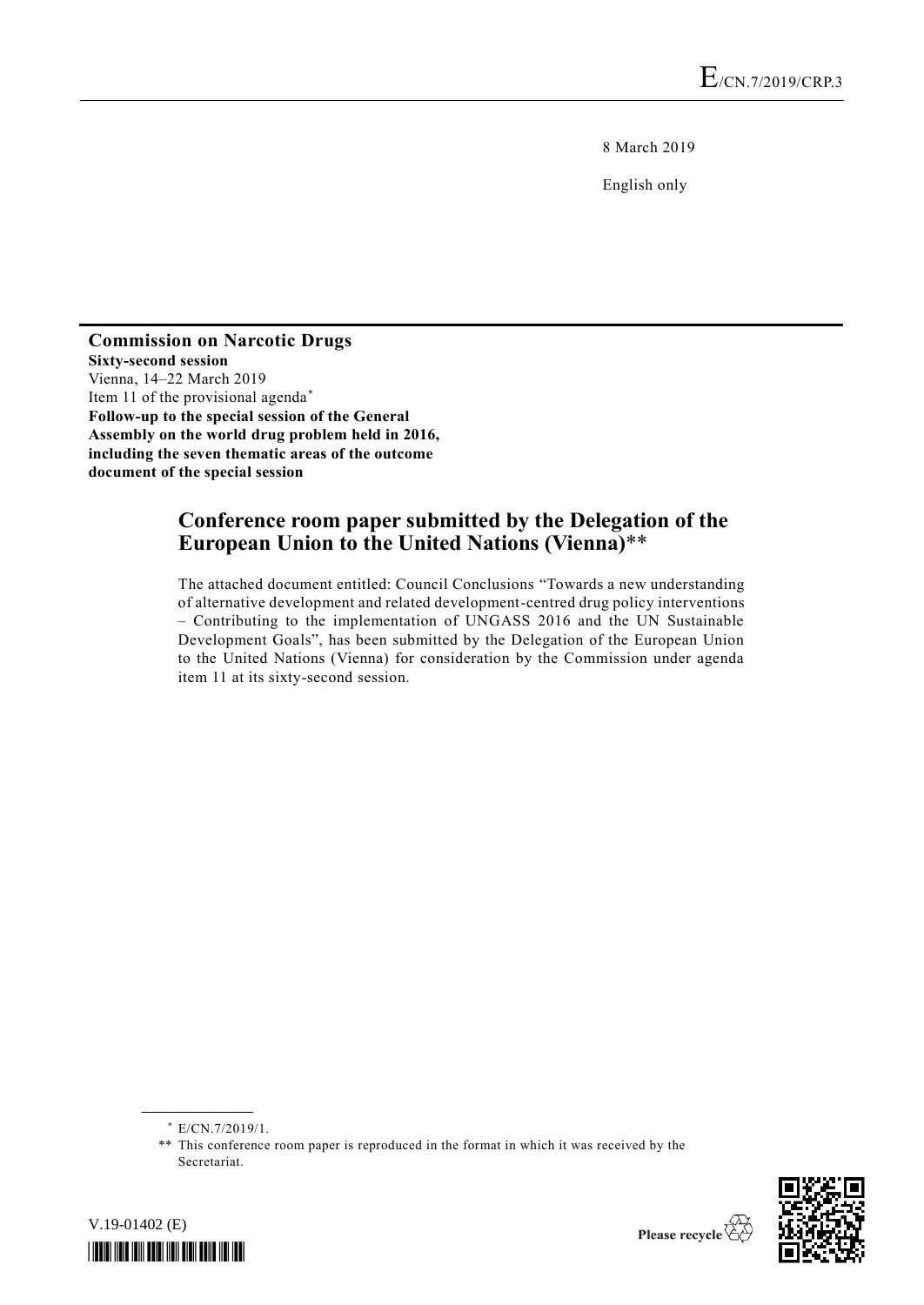## **Council Conclusions "Towards a new understanding of alternative development and related development-centred drug policy interventions – Contributing to the implementation of UNGASS 2016 and the UN Sustainable Development Goals"**

The Council of the European Union,

## RECALLING

- *- the European Union Approach on Alternative Development 2006*<sup>1</sup> *, the European Union Drugs Strategy 2013–2020*<sup>2</sup> *and the European Union Action Plan on Drugs 2017–2020*<sup>3</sup> ;
- *- the United Nations Guiding Principles on Alternative Development 2013* <sup>4</sup> *and the relevant resolutions of the Commission on Narcotic Drugs (CND);*
- *- the Outcome Document of the United Nations General Assembly Special Session on the World Drug Problem (UNGASS) 2016;*

REFERRING to the European Union Drugs Strategy 2013–2020 and the European Action Plan on Drugs 2017–2020, which are based on respect for human rights and human dignity and compliance with international conventions and which state that the EU is to promote and implement the EU approach on alternative development in cooperation with third countries, taking into account human rights, human security, gender aspects and specific framework conditions;

UNDERLINING that alternative development is part of the integrated, balanced and evidence-based EU approach on drugs;

WELCOMING the increasing recognition of a development pillar in the efforts to control international drug supply, reflected notably in the 2016 UNGASS Outcome Document – Chapter VII;

RECALLING the 2030 Agenda on Sustainable Development, in particular Sustainable Development Goals (SDGs) targets 3.5 "Strengthen the prevention and treatment of substance abuse, including narcotic drug abuse and harmful use of alcohol" and 16 "Promote peaceful and inclusive societies for sustainable development, provide access to justice for all and build effective, accountable and inclusive institutions at all levels";

ACKNOWLEDGING the guiding character of the United Nations Sustainable Development Goals in the design and implementation of alternative development and related development-centred drug policy interventions, and the need to better align the United Nations drug control system with the United Nations Sustainable Development Goals;

REITERATING our commitment to the principles of common and shared responsibility and of an integrated and balanced approach in addressing the world drug problem;

RECOGNIZING that the internationally agreed definition of alternative development set out in the 1998 UNGASS Action Plan on international cooperation on the eradication of illicit drug crops and on alternative development<sup>5</sup> has evolved into a more integrative approach to development, as reflected in the 2016 UNGASS Outcome Document – Chapter VII;

**\_\_\_\_\_\_\_\_\_\_\_\_\_\_\_\_\_\_**

<sup>1</sup> 9597/06 CORDROGUE 44.

<sup>2</sup> 17547/12 JAI 901 CORDROGUE 101 SAN 324 JAIEX 124.

<sup>3</sup> 9960/17 CORDROGUE 77 SAN 233 ENFOPOL 289 RELEX 489 COSI 125 COAFR 162 COASI 68 COEST 122 COLAC 48 COWEB 69 CONUN 134 COHOM 73 COSCE 5 DROIPEN 82 UD 143.

<sup>4</sup> [https://www.unodc.org/documents/commissions/CND/Drug\\_Resolutions/2010-](https://www.unodc.org/documents/commissions/CND/Drug_Resolutions/2010-2019/2013/A_RES_68_196.pdf) [2019/2013/A\\_RES\\_68\\_196.pdf.](https://www.unodc.org/documents/commissions/CND/Drug_Resolutions/2010-2019/2013/A_RES_68_196.pdf)

<sup>5</sup> [https://www.unodc.org/documents/alternative-development/UNGASSActionPlanAD.pdf.](https://www.unodc.org/documents/alternative-development/UNGASSActionPlanAD.pdf)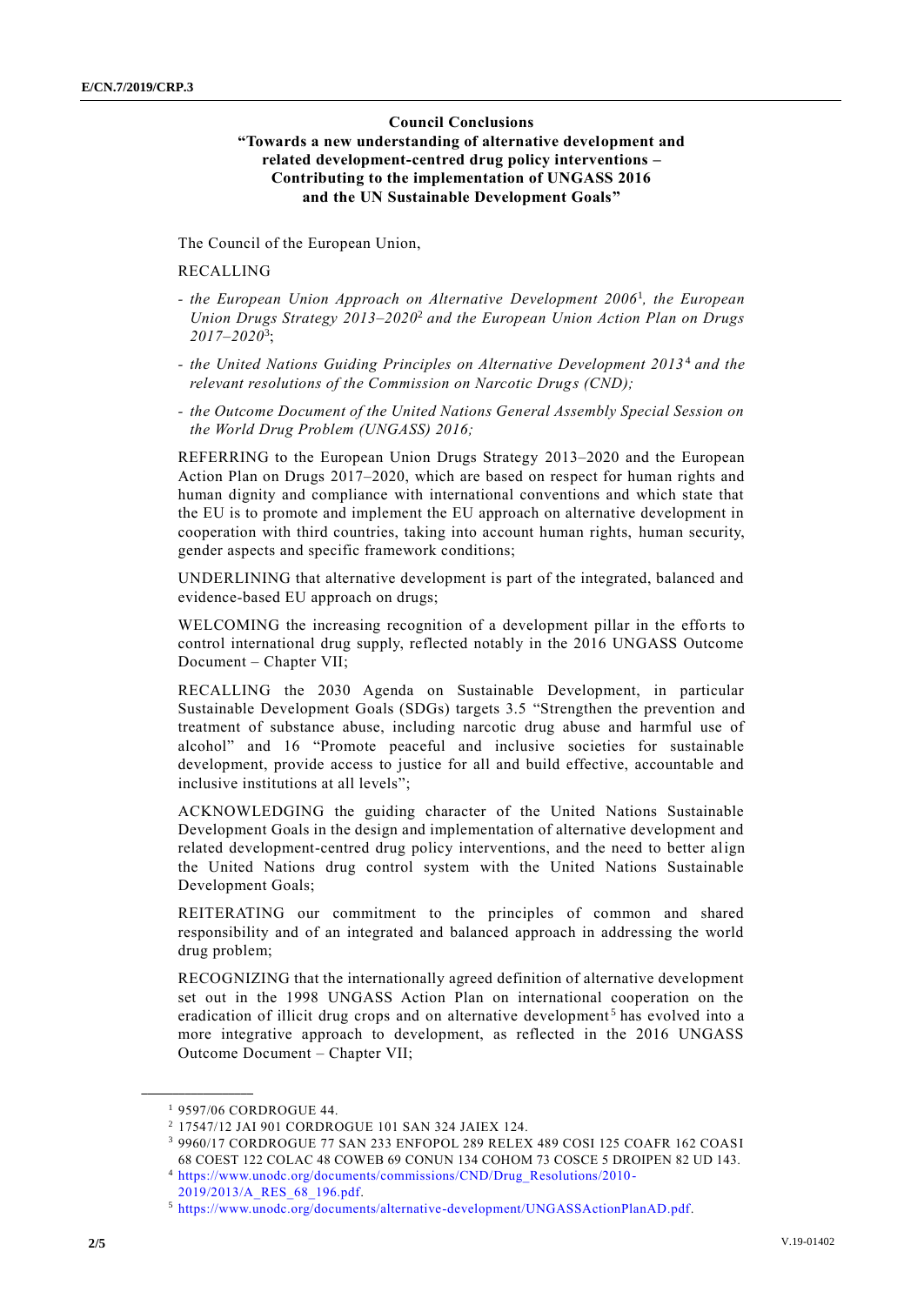ACKNOWLEDGING in this respect that the implementation of the 2016 UNGASS Outcome Document supports the implementation of the 2030 Agenda and the principle of "ensuring that no one is left behind" at the global level, and, at the same time, underlining that alternative development programmes aim to improve livelihood opportunities and alleviate poverty, and thus contribute to the implementation of the United Nations Sustainable Development Goals;

UNDERLINING the leading role of the European Union and its Member States in the promotion of alternative development and related development-centred drug policy interventions in the framework of the United Nations Commission on Narcotic Drugs and related international forums;

WELCOMING the leading role of the European Union and its Member States in the alignment of alternative development with related development-centred drug policy interventions as well as overarching development strategies and sectoral policies, such as the promotion of human rights in drug policy; poverty alleviation; rural development and food security; access to land and land rights; environmental protection and climate change; peaceful settlement of armed conflict and security; the promotion of the rule of law and good governance; and the promotion of gender equality;

WELCOMING the promotion of the alternative development approach within the framework of the EU-CELAC Coordination and Cooperation Mechanism on Drugs and the EU-funded COPOLAD cooperation programme, including the exchange of best practices and technical expertise as well as peer-to-peer learning;

WELCOMING the ongoing engagement of the European Commission in the funding and implementation of alternative development and related development-centred drug policy interventions in several source countries of illicit crops, in compliance with the universally acknowledged principle of shared responsibility in international drug control;

UNDERLINING the leading role of the European Union and its Member States in the funding and implementation of alternative development and related developmentcentred drug policy interventions;

RECOGNIZING the growing relevance of development-oriented drug policies in the international debate on addressing the world drug problem;

REAFFIRMING that, as outlined in the European Union Drugs Strategy 2013 –2020, alternative development programmes:

- are non-conditional, non-discriminatory and, if eradication is scheduled, properly sequenced, and that forced eradication should be pursued only when ground conditions ensure that small-scale farmers have had access to alternative livelihoods for a sufficient time period;
- set realistic rural-development-related objectives and indicators for success, ensuring ownership among target communities;
- support local development, while considering interactions with factors such as human security, governance, violence, human rights, development, health, education and food security.

REITERATING that alternative development is a long-term strategy based on a comprehensive approach to rural development, which seeks to put in place the foundations for sustainable livelihoods and independence from illicit drug crop cultivation in the long term;

RECOGNIZING that alternative development needs to include the sustainable use of natural resources as well as the conservation of biodiversity and ecosystem services;

STRESSING that alternative development programmes should involve local communities and relevant organizations, including producers' associations, in the design, implementation, monitoring and evaluation of such programmes, should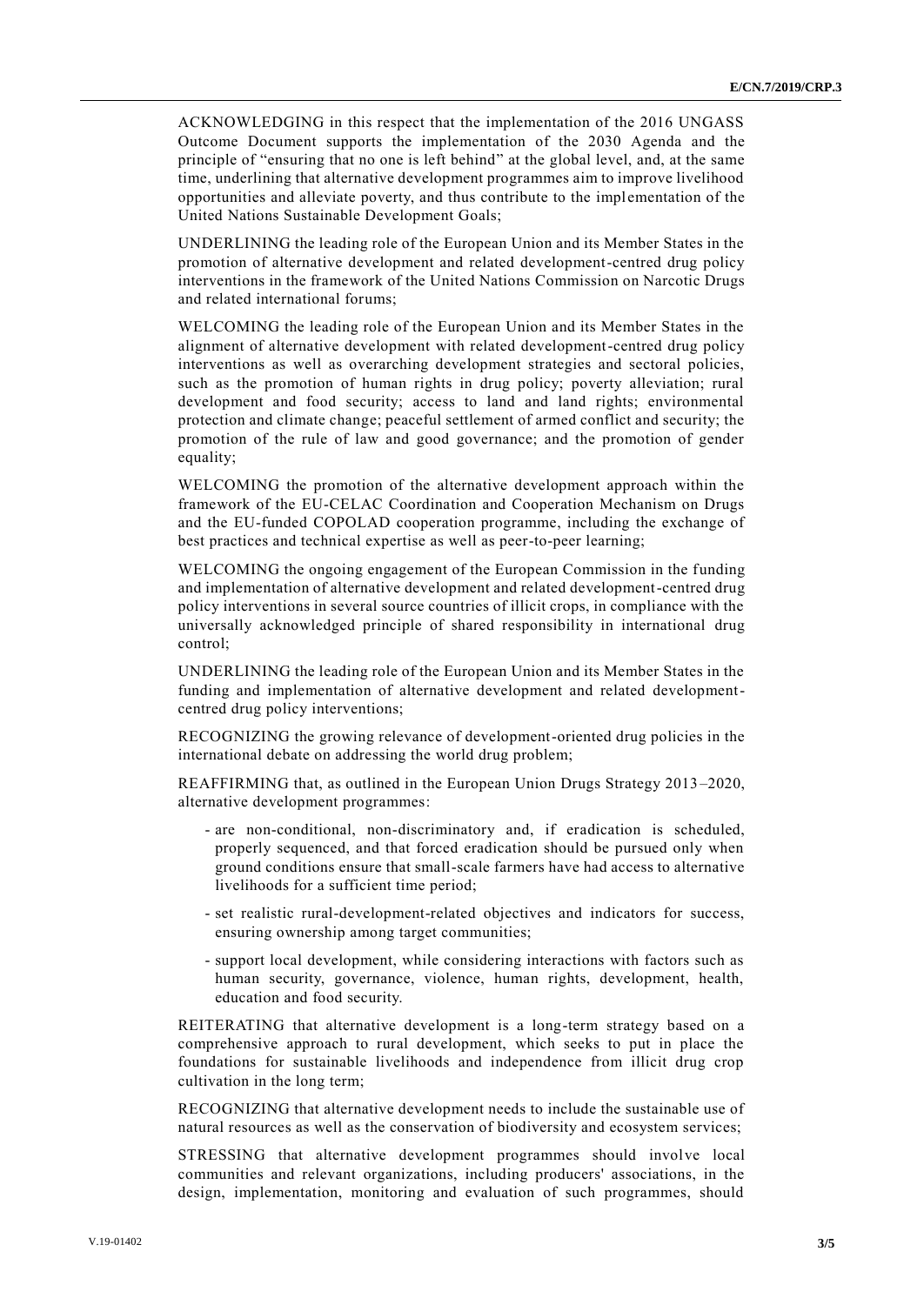promote community cohesion, and should at the same time contribute to the strengthening of relevant government institutions at regional, national and local level;

REITERATING that alternative development programmes should promote partnerships and innovative cooperation initiatives with the private sector, civil society and international financial institutions, and that these stakeholders should also be involved in the development of alternative development programmes;

RECOGNIZING that successful alternative development initiatives require adequate strategies to integrate their beneficiaries into inclusive and sustainable value chains in order to gain market access for goods and services and establish sustainable and legal sources of income;

REITERATING that alternative development programmes should promote gender equality and ensure that both men and women benefit equally from them, including through the promotion of employment opportunities, improved infrastructure and basic public services, and access to land and legal land titles;

WELCOMING the increasing number of states which support a development-oriented approach to addressing the world drug problem, including by addressing socioeconomic issues and acknowledging their relevance in the fields of drug trafficking and urban drug markets, as reflected in the 2016 UNGASS Outcome Document – Chapter VII;

NOTING WITH CONCERN the prevailing use of repressive measures in dealing with illicit drug crop cultivation in some drug source countries, such as forced and improperly sequenced eradication measures, which violate the human rights of small-scale farmers, threaten their means of subsistence and negatively affect the environment;

BEING AWARE of the need to further increase evidence-based research and to foster data collection on illicit drug crop cultivation and its driving factors and root causes as a basis for policies and strategies in the field of alternative development and related measures;

NOTING WITH CONCERN that, despite its growing international recognition, the alternative development approach and related measures have suffered a substantial decrease in funding, as reflected in the special chapter on alternative development in the United Nations Office on Drugs and Crime World Drug Report 2016;

1. *decides* to consider alternative development as an important strategy to address the underlying root causes of illicit drug economies through an integrated approach combining efforts on rural development, poverty alleviation, the promotion of access to land and land rights, environmental protection and climate change, the promotion of the rule of law, security and good governance in full compliance with international human rights obligations and a commitment to gender equality;

2. *recommends* that the success of alternative development interventions be measured using socioeconomic indicators which go beyond an exclusive focus on illicit drug crop monitoring indicators;

3. *stresses* the need to further contribute to the universal recognition and promotion of alternative development and related development-centred drug policy interventions at international level, and thereby contribute to a more humane and integrative global drug policy which is based on the principle of common and shared responsibility in addressing the world drug problem and is consistent with the United Nations SDGs, in particular SDG targets 3.5 and 16;

4. *acknowledges* other development-centred drug policy interventions as legitimate means of addressing phenomena such as drug trafficking and urban drug markets in developing countries, and thus contributing to the implementation of the UNGASS Outcome Document;

5. *invites* Member States and the European institutions, agencies and bodies to address the issue of illicit drug crop cultivation in close collaboration with affected